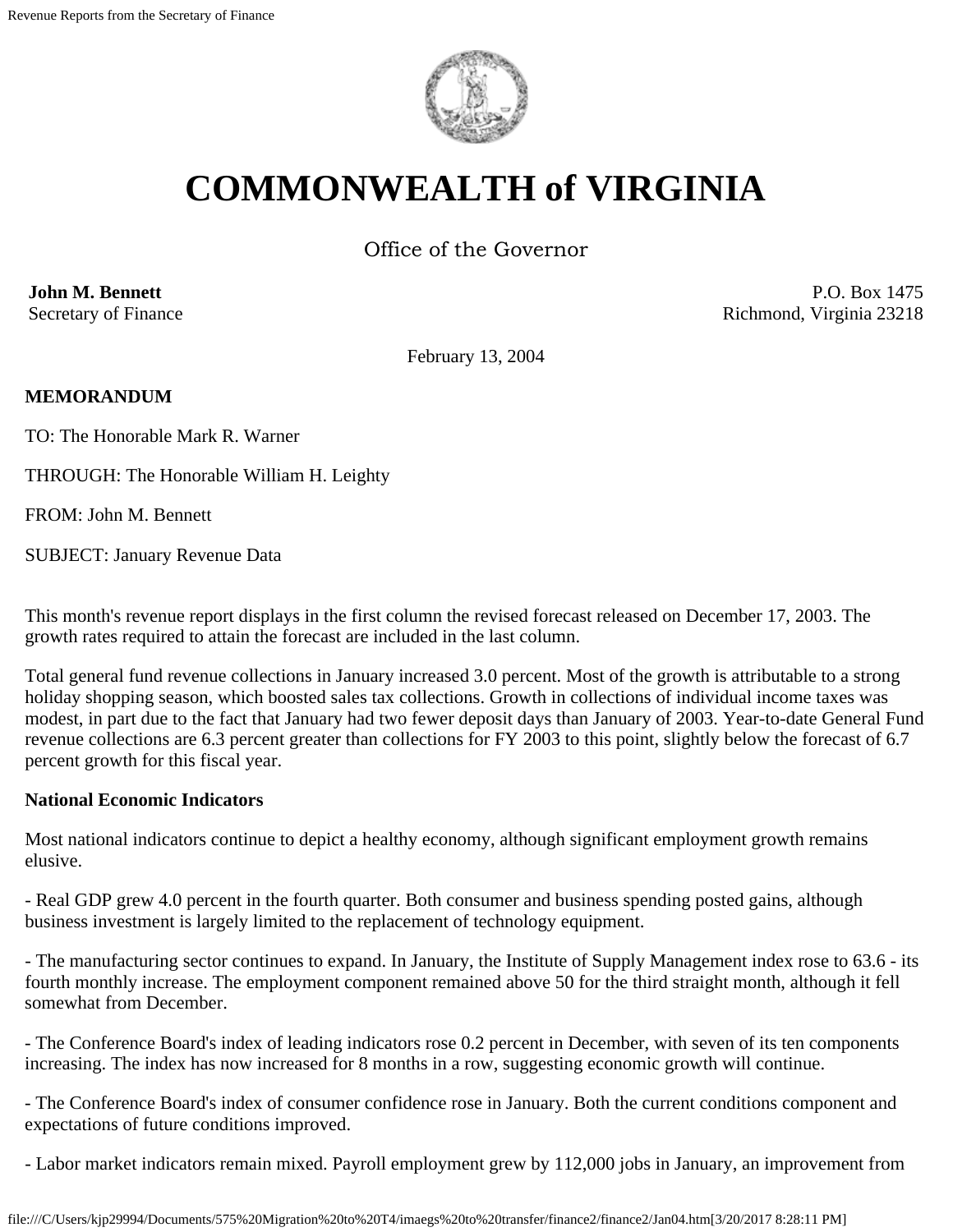prior months, but below the levels most economists were expecting. Initial claims for unemployment rose to 356,000 for the last week of January, although the four-week moving average remained steady at 345,000. Initial claims are trending downward, suggesting that lay-offs are continuing to ease.

- Income growth was weak in December. Personal income grew 0.2 percent, with income from wages and salaries falling for the first time in fourteen months. Consumption spending increased 0.4 percent in December.

# **Virginia Economy**

In Virginia, payroll employment grew by 0.9 percent over December of last year. Employment in Northern Virginia remains positive, with 2.1 percent growth in December. Employment in Hampton Roads and Central Virginia was also positive in December. Employment declined in Western Virginia and in the balance of the state as a whole.

The Virginia Leading Index advanced 1.8 percent in December. On a regional basis, the leading indices increased in most regions of the state, with the strongest growth in Hampton Roads. Only Lynchburg saw a slight decline in its regional index in December.

## **January Revenue Collections**

Total general fund revenues grew 3.0 percent in January, with growth in sales tax collections the major driver. With two less deposit days than January of last year, individual income tax receipts grew only slightly. Year-to-date growth through January is 6.3 percent, slightly below the estimate of 6.7 percent growth imbedded in the official revenue forecast.

*Individual Income Tax Withholding (62% of general fund revenues):* January withholding collections grew 1.2 percent above January of last year, due in part to two less deposit days. Year-to-date withholding growth is 5.6 percent below the 5.9 percent growth required to meet the annual estimate.

*Individual Income Tax Nonwithholding (12% of general fund revenues):* Collections in nonwithholding fell 1.2 percent from January of last year. As indicated in last month's revenue report, the timing of nonwithholding collections often swings significantly between December and January. December nonwithholding collections grew 14.3 percent, so a January decline was not unexpected. Nonwithholding receipts for December and January together were 3.0 percent greater than the same two-month period last year.

Year-to-date collections are 2.9 percent ahead of collections for the same period last year - trailing the forecast of 4.0 percent growth. The majority of the remaining collections in this source will occur in April and May, with both final payments for tax year 2003 and estimated payments for the current year due May 1.

*Individual Income Tax Refunds:* Refunds totaling \$35.6 million were processed and disbursed in January, signaling the beginning of the filing season for individual income taxes. Through January, refunds year-to-date are 10.0 percent below the same period last year, compared with the forecast of a 1.2 percent decline. Processing of individual income tax refunds will increase significantly in February, so a better assessment of refund processing will be available next month.

*Sales Tax (22% of general fund revenues):* January collections of sales and use taxes, representing December sales, grew a solid 8.9 percent from January of last year. The holiday shopping season was considerably better than expected, with growth of 11.7 percent. Furthermore, fourth quarter sales tax receipts increased by 9.8 percent, the best quarterly increase in several years.

Year-to-date growth in sales tax receipts is 7.5 percent - ahead of the 5.2 percent growth required to meet the annual estimate.

*Corporate Income Taxes (3% GF revenues):* Expected collections in corporate income taxes did not materialize in January. Estimated payments for corporations were flat for the fourth quarter, and refunds through the first half of FY